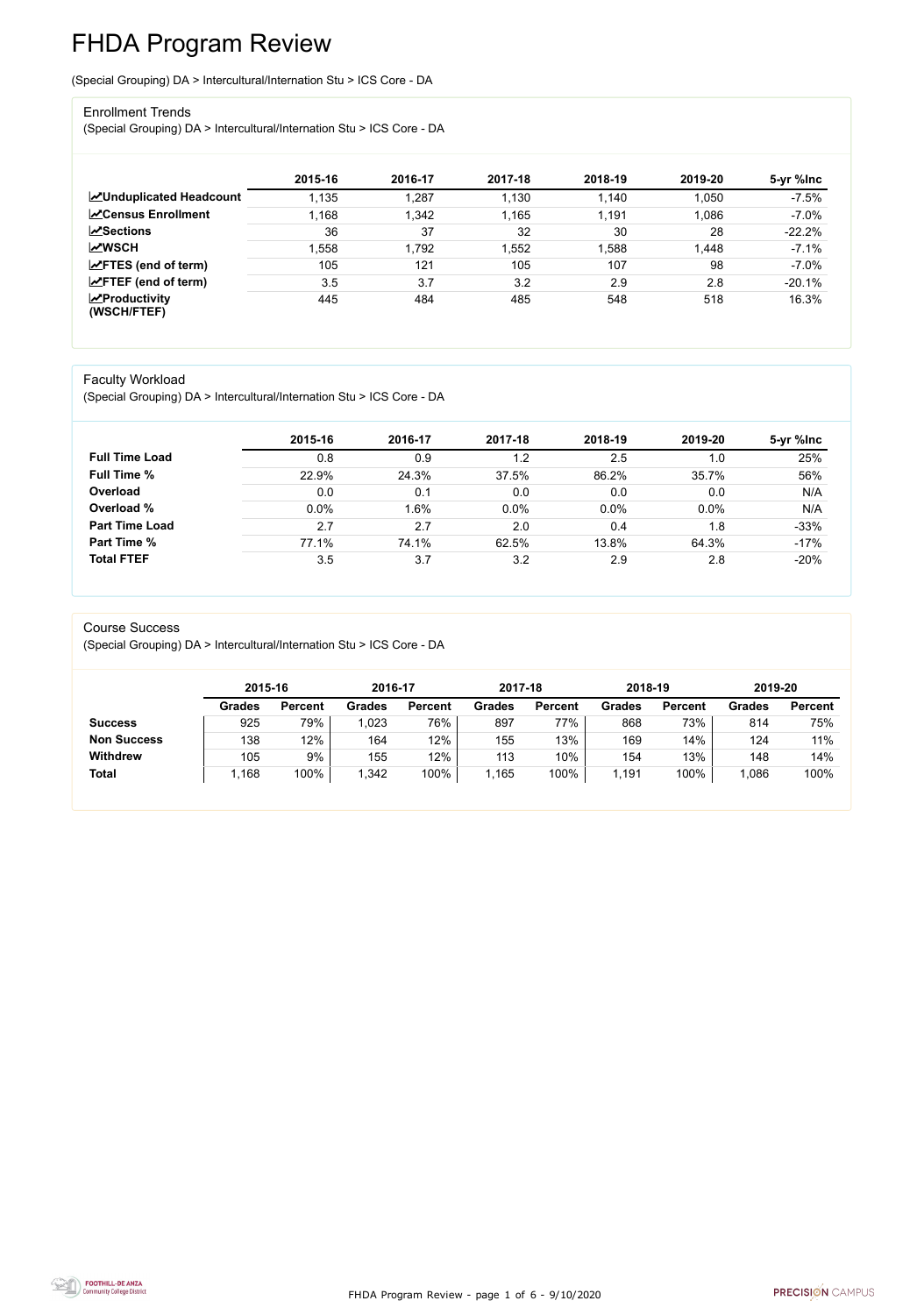FHDA Program Review - page 2 of 6 - 9/10/2020



### Course Success for African American, Latinx, and Filipinx Students

### Course Success for Asian, Native American, Pacific Islander, White, and Decline to State Students

|                    | 2015-16       |                | 2016-17       |                | 2017-18       |                | 2018-19       |                | 2019-20       |                |
|--------------------|---------------|----------------|---------------|----------------|---------------|----------------|---------------|----------------|---------------|----------------|
|                    | <b>Grades</b> | <b>Percent</b> | <b>Grades</b> | <b>Percent</b> | <b>Grades</b> | <b>Percent</b> | <b>Grades</b> | <b>Percent</b> | <b>Grades</b> | <b>Percent</b> |
| <b>Success</b>     | 346           | 73%            | 436           | 72%            | 398           | 71%            | 383           | 69%            | 362           | 69%            |
| <b>Non Success</b> | 66            | 14%            | 97            | 16%            | 102           | 18%            | 91            | 16%            | 78            | 15%            |
| <b>Withdrew</b>    | 60            | 13%            | 70            | 12%            | 63            | 11%            | 81            | 15%            | 85            | 16%            |
| <b>Total</b>       | 472           | 100%           | 603           | 100%           | 563           | 100%           | 555           | 100%           | 525           | 100%           |

|                    | 2015-16       |                | 2016-17       |                | 2017-18       |                | 2018-19       |                | 2019-20       |                |
|--------------------|---------------|----------------|---------------|----------------|---------------|----------------|---------------|----------------|---------------|----------------|
|                    | <b>Grades</b> | <b>Percent</b> | <b>Grades</b> | <b>Percent</b> | <b>Grades</b> | <b>Percent</b> | <b>Grades</b> | <b>Percent</b> | <b>Grades</b> | <b>Percent</b> |
| <b>Success</b>     | 579           | 83%            | 587           | 79%            | 499           | 83%            | 485           | 76%            | 452           | 81%            |
| <b>Non Success</b> | 72            | 10%            | 67            | 9%             | 53            | 9%             | 78            | 12%            | 46            | 8%             |
| <b>Withdrew</b>    | 45            | 6%             | 85            | 12%            | 50            | 8%             | 73            | 11%            | 63            | 11%            |
| <b>Total</b>       | 696           | 100%           | 739           | 100%           | 602           | 100%           | 636           | 100%           | 561           | 100%           |
|                    |               |                |               |                |               |                |               |                |               |                |

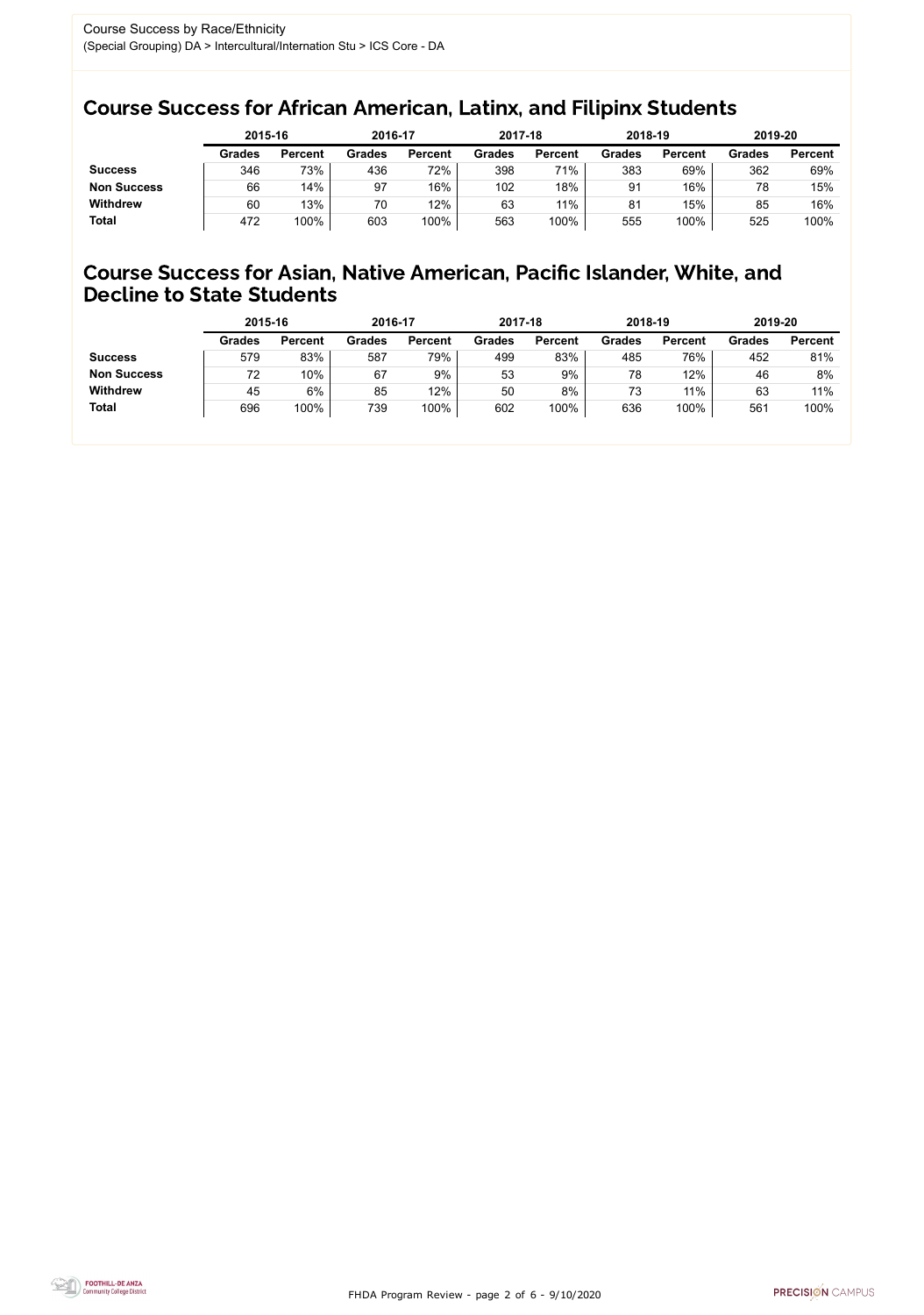FHDA Program Review - page 3 of 6 - 9/10/2020



Some courses may continue to be listed but no longer have data due to renumbering or because the course was not offered in the past five years.



## by Gender

|                     | 2015-16 |                |       | 2016-17        |       | 2017-18        | 2018-19 |                | 2019-20 |                |
|---------------------|---------|----------------|-------|----------------|-------|----------------|---------|----------------|---------|----------------|
|                     | Enr     | <b>Percent</b> | Enr   | <b>Percent</b> | Enr   | <b>Percent</b> | Enr     | <b>Percent</b> | Enr     | <b>Percent</b> |
| Female              | 560     | 48%            | 678   | 51%            | 606   | 52%            | 615     | 52%            | 552     | 51%            |
| <b>Male</b>         | 604     | 52%            | 656   | 49%            | 557   | 48%            | 569     | 48%            | 519     | 48%            |
| <b>Non-Binary</b>   |         | 0%             |       | $0\%$          | 0     | 0%             |         | $0\%$          |         | 0%             |
| <b>Not Reported</b> |         | 0%             |       | 1%             | っ     | 0%             |         | 1%             | 14      | 1%             |
| <b>Total</b>        | l,168   | 100%           | 1,342 | 100%           | 1,165 | 100%           | 1,191   | 100%           | 1,086   | 100%           |

## by Ethnicity

|                         |                | 2015-16        |       | 2016-17        |       | 2017-18        | 2018-19 |                | 2019-20 |                |
|-------------------------|----------------|----------------|-------|----------------|-------|----------------|---------|----------------|---------|----------------|
|                         | Enr            | <b>Percent</b> | Enr   | <b>Percent</b> | Enr   | <b>Percent</b> | Enr     | <b>Percent</b> | Enr     | <b>Percent</b> |
| <b>African American</b> | 63             | 5%             | 73    | 5%             | 43    | 4%             | 49      | 4%             | 67      | 6%             |
| <b>Asian</b>            | 440            | 38%            | 472   | 35%            | 399   | 34%            | 410     | 34%            | 380     | 35%            |
| <b>Filipinx</b>         | 91             | 8%             | 115   | 9%             | 107   | 9%             | 114     | 10%            | 97      | 9%             |
| Latinx                  | 318            | 27%            | 415   | 31%            | 413   | 35%            | 392     | 33%            | 361     | 33%            |
| <b>Native American</b>  | $\overline{2}$ | $0\%$          |       | $0\%$          |       | $1\%$          | 4       | $0\%$          | 0       | $0\%$          |
| <b>Pacific Islander</b> | 16             | $1\%$          | 10    | $1\%$          | 11    | $1\%$          | 18      | 2%             | 19      | 2%             |
| White                   | 212            | 18%            | 241   | 18%            | 170   | 15%            | 189     | 16%            | 149     | 14%            |
| <b>Decline to State</b> | 26             | 2%             | 15    | $1\%$          | 15    | $1\%$          | 15      | $1\%$          | 13      | $1\%$          |
| <b>Total</b>            | 1,168          | 100%           | 1,342 | 100%           | 1,165 | 100%           | 1,191   | 100%           | 1,086   | 100%           |

## by Age

|              | 2015-16 |                | 2016-17 |                | 2017-18 |                | 2018-19 |                | 2019-20 |                |
|--------------|---------|----------------|---------|----------------|---------|----------------|---------|----------------|---------|----------------|
|              | Enr     | <b>Percent</b> | Enr     | <b>Percent</b> | Enr     | <b>Percent</b> | Enr     | <b>Percent</b> | Enr     | <b>Percent</b> |
| 19 or less   | 236     | 20%            | 301     | 22%            | 235     | 20%            | 233     | 20%            | 253     | 23%            |
| $20 - 24$    | 696     | 60%            | 799     | 60%            | 712     | 61%            | 709     | 60%            | 597     | 55%            |
| 25-39        | 205     | 18%            | 210     | 16%            | 198     | 17%            | 221     | 19%            | 216     | 20%            |
| $40 +$       | 31      | 3%             | 32      | $2\%$          | 20      | 2%             | 28      | 2%             | 20      | 2%             |
| <b>Total</b> | 1,168   | 100%           | 1,342   | 100%           | 1,165   | 100%           | 1,191   | 100%           | 1,086   | 100%           |

## by Education Level

|                           | 2015-16 |                |       | 2016-17        |       | 2017-18        | 2018-19 |                | 2019-20 |                |
|---------------------------|---------|----------------|-------|----------------|-------|----------------|---------|----------------|---------|----------------|
|                           | Enr     | <b>Percent</b> | Enr   | <b>Percent</b> | Enr   | <b>Percent</b> | Enr     | <b>Percent</b> | Enr     | <b>Percent</b> |
| <b>Bachelor or higher</b> | 21      | 2%             | 33    | 2%             | 18    | 2%             | 27      | 2%             | 19      | 2%             |
| <b>Associate</b>          | 17      | $1\%$          | 16    | $1\%$          | 14    | $1\%$          | 26      | 2%             |         | $1\%$          |
| <b>HS/Equivalent</b>      | 1,056   | 90%            | 1,218 | 91%            | 1,058 | 91%            | 1,075   | 90%            | 1,009   | 93%            |
| <b>All Other</b>          | 74      | 6%             | 75    | $6\%$          | 75    | 6%             | 63      | 5%             | 50      | 5%             |
| <b>Total</b>              | 1,168   | 100%           | 1,342 | 100%           | 1,165 | 100%           | 1,191   | 100%           | 1,086   | 100%           |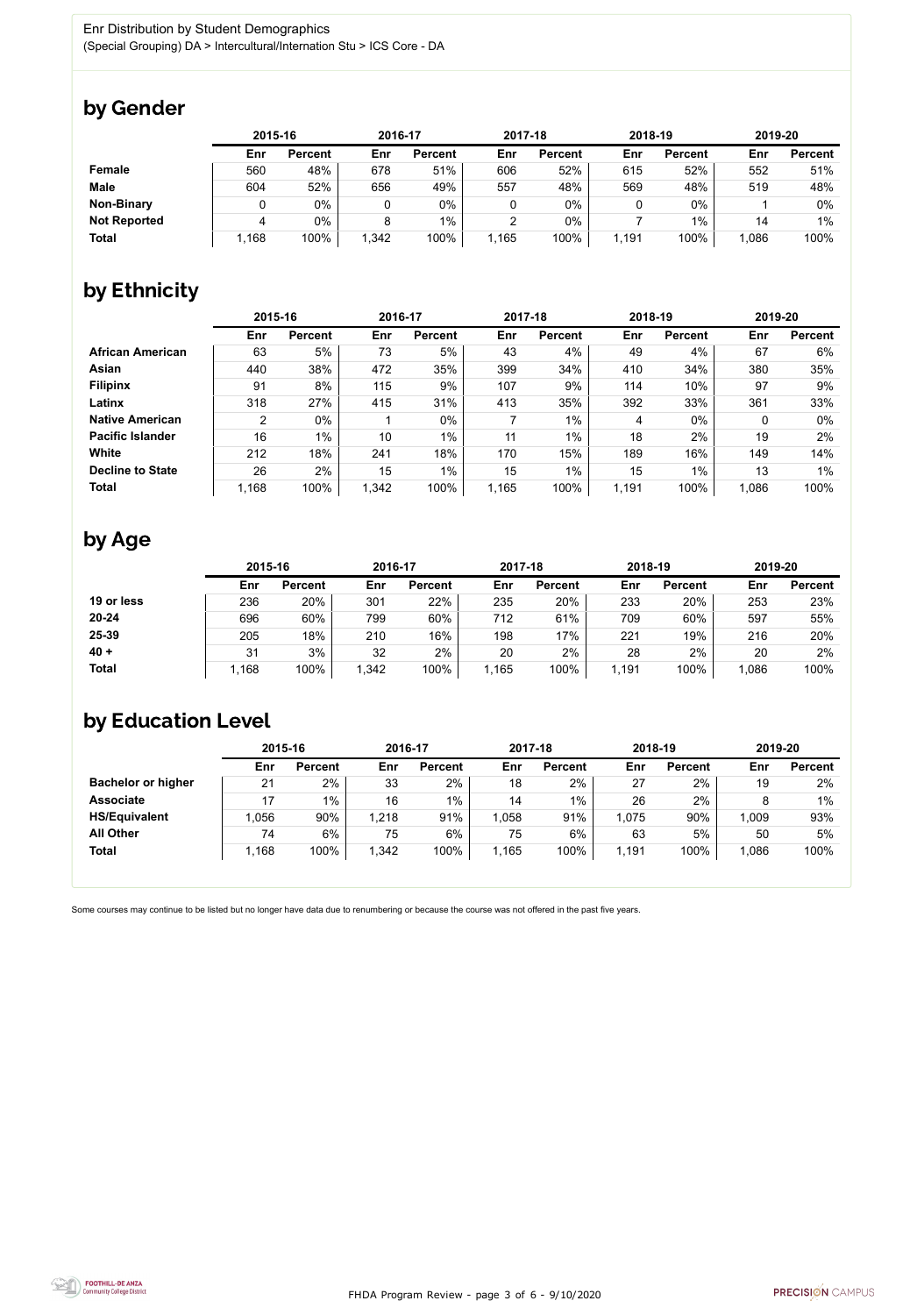FHDA Program Review - page 4 of 6 - 9/10/2020



#### Success Rates by Gender (Special Grouping) DA > Intercultural/Internation Stu > ICS Core - DA

|                     |                | 2019-20        |                    |                |                 |                |               |                |  |  |  |  |  |
|---------------------|----------------|----------------|--------------------|----------------|-----------------|----------------|---------------|----------------|--|--|--|--|--|
|                     | <b>Success</b> |                | <b>Non Success</b> |                | <b>Withdrew</b> |                | <b>Total</b>  |                |  |  |  |  |  |
|                     | <b>Grades</b>  | <b>Percent</b> | <b>Grades</b>      | <b>Percent</b> | <b>Grades</b>   | <b>Percent</b> | <b>Grades</b> | <b>Percent</b> |  |  |  |  |  |
| Female              | 421            | 76%            | 63                 | 11%            | 68              | 12%            | 552           | 100%           |  |  |  |  |  |
| <b>Male</b>         | 383            | 74%            | 60                 | 12%            | 76              | 15%            | 519           | 100%           |  |  |  |  |  |
| <b>Non-Binary</b>   |                | 100%           |                    | $0\%$          | 0               | $0\%$          |               | 100%           |  |  |  |  |  |
| <b>Not Reported</b> | 9              | 64%            |                    | 7%             | 4               | 29%            | 14            | 100%           |  |  |  |  |  |
| All                 | 814            | 75%            | 124                | 11%            | 148             | 14%            | ,086          | 100%           |  |  |  |  |  |

|                     | 2018-19       |                                      |               |                |               |                 |               |                |  |  |  |  |
|---------------------|---------------|--------------------------------------|---------------|----------------|---------------|-----------------|---------------|----------------|--|--|--|--|
|                     |               | <b>Non Success</b><br><b>Success</b> |               |                |               | <b>Withdrew</b> | <b>Total</b>  |                |  |  |  |  |
|                     | <b>Grades</b> | <b>Percent</b>                       | <b>Grades</b> | <b>Percent</b> | <b>Grades</b> | <b>Percent</b>  | <b>Grades</b> | <b>Percent</b> |  |  |  |  |
| Female              | 454           | 74%                                  | 81            | 13%            | 80            | 13%             | 615           | 100%           |  |  |  |  |
| <b>Male</b>         | 408           | 72%                                  | 88            | 15%            | 73            | 13%             | 569           | 100%           |  |  |  |  |
| <b>Non-Binary</b>   |               | N/A                                  | υ             | N/A            |               | N/A             |               | 100%           |  |  |  |  |
| <b>Not Reported</b> | 6             | 86%                                  | ν             | 0%             |               | 14%             |               | 100%           |  |  |  |  |
| All                 | 868           | 73%                                  | 169           | 14%            | 154           | 13%             | 1,191         | 100%           |  |  |  |  |

|                     |               | 2017-18                              |               |                |               |                |               |                |  |  |  |  |  |
|---------------------|---------------|--------------------------------------|---------------|----------------|---------------|----------------|---------------|----------------|--|--|--|--|--|
|                     |               | <b>Non Success</b><br><b>Success</b> |               |                |               |                | <b>Total</b>  |                |  |  |  |  |  |
|                     | <b>Grades</b> | <b>Percent</b>                       | <b>Grades</b> | <b>Percent</b> | <b>Grades</b> | <b>Percent</b> | <b>Grades</b> | <b>Percent</b> |  |  |  |  |  |
| <b>Female</b>       | 474           | 78%                                  | 76            | 13%            | 56            | 9%             | 606           | 100%           |  |  |  |  |  |
| <b>Male</b>         | 421           | 76%                                  | 79            | 14%            | 57            | 10%            | 557           | 100%           |  |  |  |  |  |
| <b>Non-Binary</b>   | 0             | N/A                                  |               | N/A            | 0             | N/A            | 0             | 100%           |  |  |  |  |  |
| <b>Not Reported</b> | ⌒             | 100%                                 |               | $0\%$          | 0             | $0\%$          | ົ<br>∠        | 100%           |  |  |  |  |  |
| All                 | 897           | 77%                                  | 155           | 13%            | 113           | 10%            | 1,165         | 100%           |  |  |  |  |  |

|                     |               | 2016-17                              |               |                |                 |                |               |                |  |  |
|---------------------|---------------|--------------------------------------|---------------|----------------|-----------------|----------------|---------------|----------------|--|--|
|                     |               | <b>Non Success</b><br><b>Success</b> |               |                | <b>Withdrew</b> |                | <b>Total</b>  |                |  |  |
|                     | <b>Grades</b> | <b>Percent</b>                       | <b>Grades</b> | <b>Percent</b> | <b>Grades</b>   | <b>Percent</b> | <b>Grades</b> | <b>Percent</b> |  |  |
| <b>Female</b>       | 539           | 79%                                  | 70            | 10%            | 69              | 10%            | 678           | 100%           |  |  |
| <b>Male</b>         | 476           | 73%                                  | 94            | 14%            | 86              | 13%            | 656           | 100%           |  |  |
| <b>Non-Binary</b>   | 0             | N/A                                  |               | N/A            | 0               | N/A            |               | 100%           |  |  |
| <b>Not Reported</b> | 8             | 100%                                 |               | 0%             | 0               | $0\%$          |               | 100%           |  |  |
| All                 | 1,023         | 76%                                  | 164           | 12%            | 155             | 12%            | 1,342         | 100%           |  |  |

|                     |                |                    |               | 2015-16         |               |                |               |                |
|---------------------|----------------|--------------------|---------------|-----------------|---------------|----------------|---------------|----------------|
|                     | <b>Success</b> | <b>Non Success</b> |               | <b>Withdrew</b> |               | <b>Total</b>   |               |                |
|                     | <b>Grades</b>  | <b>Percent</b>     | <b>Grades</b> | <b>Percent</b>  | <b>Grades</b> | <b>Percent</b> | <b>Grades</b> | <b>Percent</b> |
| Female              | 460            | 82%                | 58            | 10%             | 42            | 8%             | 560           | 100%           |
| <b>Male</b>         | 462            | 76%                | 80            | 13%             | 62            | 10%            | 604           | 100%           |
| <b>Non-Binary</b>   |                | N/A                | 0             | N/A             |               | N/A            |               | 100%           |
| <b>Not Reported</b> | 3              | 75%                | 0             | $0\%$           |               | 25%            | 4             | 100%           |
| All                 | 925            | 79%                | 138           | 12%             | 105           | 9%             | 1,168         | 100%           |

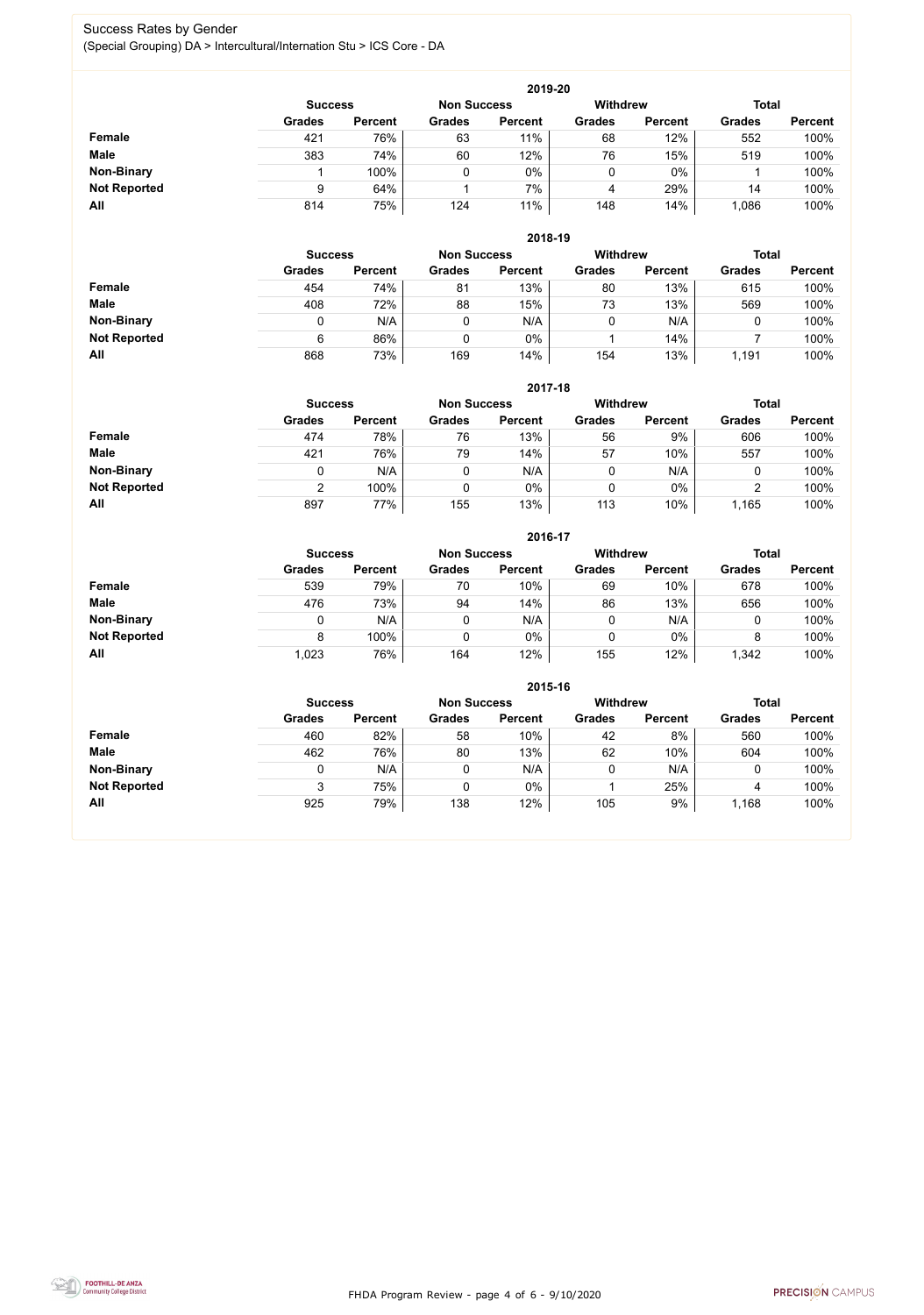FHDA Program Review - page 5 of 6 - 9/10/2020



#### Success Rates by Age (Special Grouping) DA > Intercultural/Internation Stu > ICS Core - DA

|            | 2019-20        |                |               |                    |               |                 |               |                |  |
|------------|----------------|----------------|---------------|--------------------|---------------|-----------------|---------------|----------------|--|
|            | <b>Success</b> |                |               | <b>Non Success</b> |               | <b>Withdrew</b> | <b>Total</b>  |                |  |
|            | <b>Grades</b>  | <b>Percent</b> | <b>Grades</b> | <b>Percent</b>     | <b>Grades</b> | <b>Percent</b>  | <b>Grades</b> | <b>Percent</b> |  |
| 19 or less | 190            | 75%            | 32            | 13%                | 31            | 12%             | 253           | 100%           |  |
| $20 - 24$  | 458            | 77%            | 64            | 11%                | 75            | 13%             | 597           | 100%           |  |
| 25-39      | 148            | 69%            | 28            | 13%                | 40            | 19%             | 216           | 100%           |  |
| $40 +$     | 18             | 90%            |               | 0%                 |               | 10%             | 20            | 100%           |  |
| <b>All</b> | 814            | 75%            | 124           | 11%                | 148           | 14%             | 0.086         | 100%           |  |

|            | 2018-19        |                    |               |                 |               |                |               |                |  |
|------------|----------------|--------------------|---------------|-----------------|---------------|----------------|---------------|----------------|--|
|            | <b>Success</b> | <b>Non Success</b> |               | <b>Withdrew</b> |               | <b>Total</b>   |               |                |  |
|            | <b>Grades</b>  | <b>Percent</b>     | <b>Grades</b> | <b>Percent</b>  | <b>Grades</b> | <b>Percent</b> | <b>Grades</b> | <b>Percent</b> |  |
| 19 or less | 192            | 82%                | 27            | 12%             | 14            | 6%             | 233           | 100%           |  |
| $20 - 24$  | 516            | 73%                | 102           | 14%             | 91            | 13%            | 709           | 100%           |  |
| 25-39      | 141            | 64%                | 37            | 17%             | 43            | 19%            | 221           | 100%           |  |
| $40 +$     | 19             | 68%                | 2<br>J        | 11%             | 6             | 21%            | 28            | 100%           |  |
| All        | 868            | 73%                | 169           | 14%             | 154           | 13%            | 1,191         | 100%           |  |

|            | 2017-18        |                    |               |                 |               |                |               |                |  |  |
|------------|----------------|--------------------|---------------|-----------------|---------------|----------------|---------------|----------------|--|--|
|            | <b>Success</b> | <b>Non Success</b> |               | <b>Withdrew</b> |               | <b>Total</b>   |               |                |  |  |
|            | <b>Grades</b>  | <b>Percent</b>     | <b>Grades</b> | <b>Percent</b>  | <b>Grades</b> | <b>Percent</b> | <b>Grades</b> | <b>Percent</b> |  |  |
| 19 or less | 182            | 77%                | 42            | 18%             | 11            | 5%             | 235           | 100%           |  |  |
| $20 - 24$  | 552            | 78%                | 83            | 12%             |               | 11%            | 712           | 100%           |  |  |
| 25-39      | 143            | 72%                | 30            | 15%             | 25            | 13%            | 198           | 100%           |  |  |
| $40 +$     | 20             | 100%               |               | 0%              | 0             | $0\%$          | 20            | 100%           |  |  |
| All        | 897            | 77%                | 155           | 13%             | 113           | 10%            | 1,165         | 100%           |  |  |

|            |                |                    |               | 2016-17         |               |                |               |                |
|------------|----------------|--------------------|---------------|-----------------|---------------|----------------|---------------|----------------|
|            | <b>Success</b> | <b>Non Success</b> |               | <b>Withdrew</b> |               | <b>Total</b>   |               |                |
|            | <b>Grades</b>  | <b>Percent</b>     | <b>Grades</b> | <b>Percent</b>  | <b>Grades</b> | <b>Percent</b> | <b>Grades</b> | <b>Percent</b> |
| 19 or less | 237            | 79%                | 40            | 13%             | 24            | 8%             | 301           | 100%           |
| $20 - 24$  | 601            | 75%                | 95            | 12%             | 103           | 13%            | 799           | 100%           |
| 25-39      | 160            | 76%                | 25            | 12%             | 25            | 12%            | 210           | 100%           |
| $40 +$     | 25             | 78%                | 4             | 13%             | 3             | 9%             | 32            | 100%           |
| All        | 1,023          | 76%                | 164           | 12%             | 155           | 12%            | 1,342         | 100%           |

|            | 2015-16                              |                |               |                |                 |                |               |                |  |
|------------|--------------------------------------|----------------|---------------|----------------|-----------------|----------------|---------------|----------------|--|
|            | <b>Non Success</b><br><b>Success</b> |                |               |                | <b>Withdrew</b> |                | <b>Total</b>  |                |  |
|            | <b>Grades</b>                        | <b>Percent</b> | <b>Grades</b> | <b>Percent</b> | <b>Grades</b>   | <b>Percent</b> | <b>Grades</b> | <b>Percent</b> |  |
| 19 or less | 189                                  | 80%            | 31            | 13%            | 16              | 7%             | 236           | 100%           |  |
| 20-24      | 540                                  | 78%            | 84            | 12%            | 72              | 10%            | 696           | 100%           |  |
| 25-39      | 167                                  | 81%            | 22            | 11%            | 16              | 8%             | 205           | 100%           |  |
| $40 +$     | 29                                   | 94%            |               | 3%             |                 | 3%             | 31            | 100%           |  |
| All        | 925                                  | 79%            | 138           | 12%            | 105             | 9%             | 1,168         | 100%           |  |